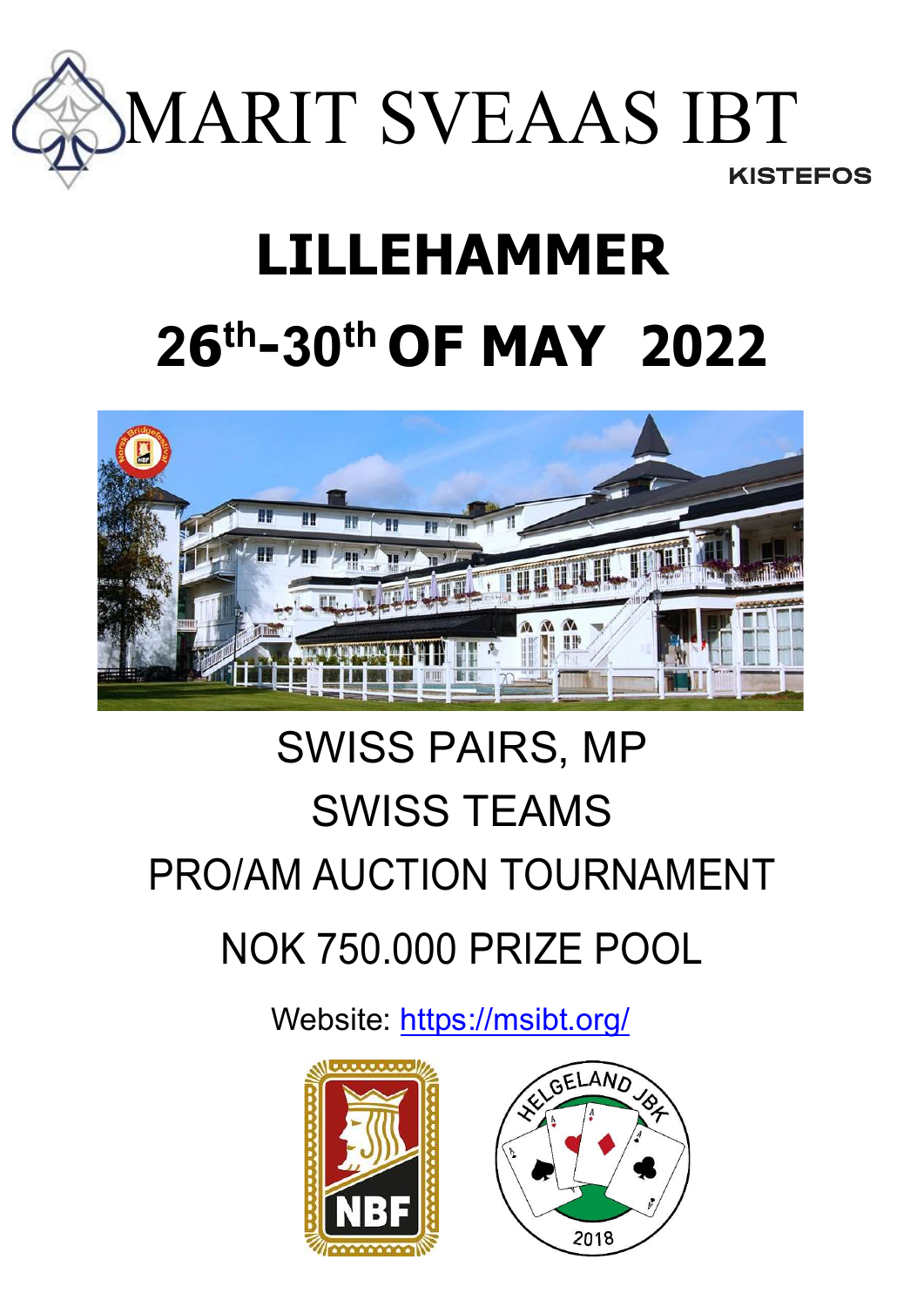# MARIT SVEAAS IBT

## Main Event- Pairs 27<sup>th</sup>-29<sup>th</sup> of May 2022

42 Rounds of Swiss Total number of boards 168 Scoring method: Matchpoints. Awarded NBF Masterpoints.

#### Entry-Fee:

- 1. Regular entry-fee is 2 500 NOK per pair
- 2. HCP pairs is 1 250 NOK per pair
- 3. Rookies is 1 250 NOK per pair
- 4. Juniors play free of charge

#### Main Prize Pool

- 1. 200 000 NOK
- 2. 100 000 NOK
- 3. 50 000 NOK
- 4. 30 000 NOK
- 5. 20 000 NOK
- 6-10. 10 000 NOK

#### Final session Pool

The 3 pairs scoring the most matchpoints in the final session of the event will be awarded. The Final session award comes in addition to any other prizes.

- 1. 20 000 NOK
- 2. 10 000 NOK
- 3. 5 000 NOK

#### Best Climber Award

The pair to improve the most positions in the rankings in the final session of the event will be awarded NOK 10 000. The Best Climber award comes in addition to any other prizes.

#### Best Junior, Mixed, Ladies and Rookie pair (4 classes) Prize Pools

A minimum of 10 pairs is required to establish a prize pool for its class. The organiser may combine classes if the number of entries is lower than 10 for a specific class.

- 1. 20 000 NOK
- 2. 10 000 NOK
- 3. 5 000 NOK

In addition, the best scoring pair in each class in the final session of the event will be awarded with 2 500 NOK.

#### HCP Prize Pool

- 1. 25 000 NOK
- 2. 15 000 NOK
- 3. 10 000 NOK

The pool is designated for inexperienced pairs and is only applicable for Norwegian pairs.

#### Be aware

Foreign players are subject of Norwegian taxing for prizes exceeding 10 000 NOK and we will deduct your prize money with 15 % minus expenses for travels, occupancy, and entryfee.

To guarantee no deduction in the Prize Pools we require a minimum of 200 entries.

## Teams Event 29th-30th of May 2022

13 Round of Swiss each with 7 boards Total number of boards 91 Scoring method: IMP Awarded NBF Masterpoints. Entry-fee: NOK 4 000 per team, juniors play free of charge. Teams containing juniors will be provided a discount allowing juniors to still play free of charge.

#### Prize Pool- based on 20 teams.

- 1. 20 000 NOK
- 2. 15 000 NOK
- 3. 10 000 NOK
- 4. 5 000 NOK

Due to restricted playing areas for the event, we may restrict the number of entries to 20 teams. We guarantee participation for the first 20 teams to register, and we will do our best to accommodate for more teams.

### Auction Event 26th of May 2022

Your opportunity to play face to face bridge with a true worldclass player. Funds raised in this charity event will benefit our work for junior bridge in Norway.

If you want to play the event but not participate in the auction, you may enter the event a partner of your choice! Top 24 in the Auction are allocated to a Super-Final and the next 24 pairs to a B-Final. Remaining auctioned pairs will play in a group along with pairs registered outside of the auction.

Minimum asking price in the auction is 500 NOK per auctioned player which includes the entry-fee for the event. For pairs entering the event outside of the auction, the entry- fee is 500 NOK per pair.

Scoring method for the auction event is Matchpoints. We play 27 boards, 9 rounds each with 3 boards.

Prize pool: 33% of the income.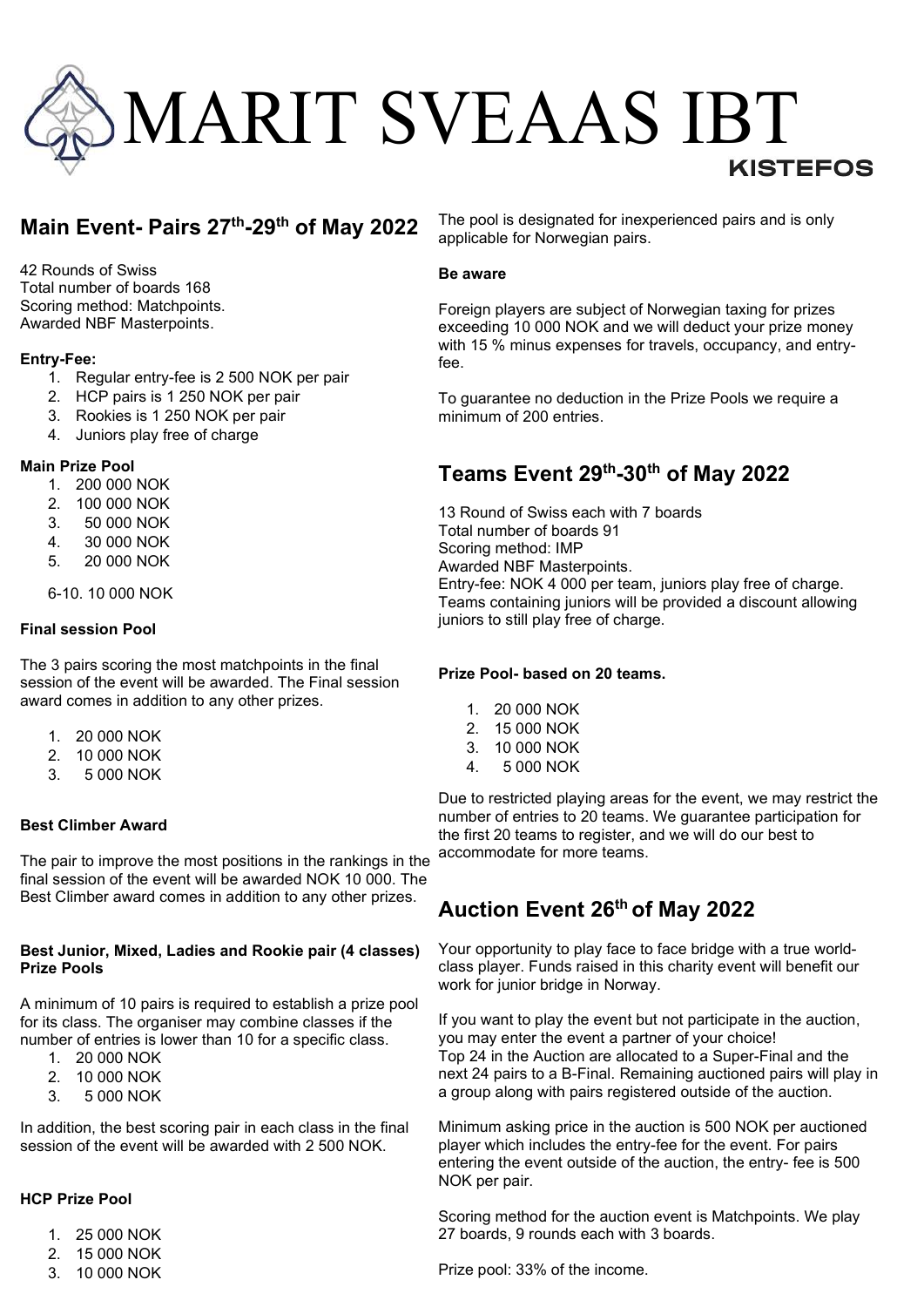

# KISTEFOS MUSEUM

#### - World Class Arcitecture, industrial history, art exhibitions and an impressive sculpture park in scenic surroundings.

The Kistefos Museum at Jevnaker conveys exciting stories about the workers who were employed and lived close to the A/S Kistefos Træsliperi factory area. The old groundwood is the only completely remaining of its kind in Scandinavia.

At Kistefos you'll find an exciting sculpture park with works by internationally recognized artists, among them Marianne Heskie. Biarne Melgaard, Per Inge Biørlo, Kiell Nupen, Ilya Kabakov, A. Kassen, Jeppe Hein, John Gerrard and Marc Quinn. The Kistefos Museum houses a café and an art shop.

# OPEN NORWEGIAN SCHOOL TEAMS CHAMPIONSHIP

We will organise the Open Norwegian School Teams Championship at the same time and location as MSIBT. You will meet a lot of aspiring young bridge players, thrilled to have decades of bridge ahead of them. The Championship is funded via our online bridge event, allowing us to invite all these youngsters to Lillehammer free of costs.

Any profits from MSIBT will be allocated to future junior bridge projects. By attending MSIBT you contribute to the survival of our great game!



# WORLD BRIDGE TOUR TO LILLEHAMMER!

WorldBridgeTour supports MSIBT and the strong initiative for the junior players. Connecting youth with aging and rookies with superstars is a good thing for the bridge community.

From Monday 30th of May to Friday 3rd of June WBT will arrange the WBT Masters at Lillehammer and you may watch the entire event free of charge. You could expect to find your favourite superstars playing and even be able to make a friendly bridge chat!

Due to our cooperation with WBT we expect this year's edition of MSIBT to become even stronger than in previous years.

Website: www.worldbridgetour.org